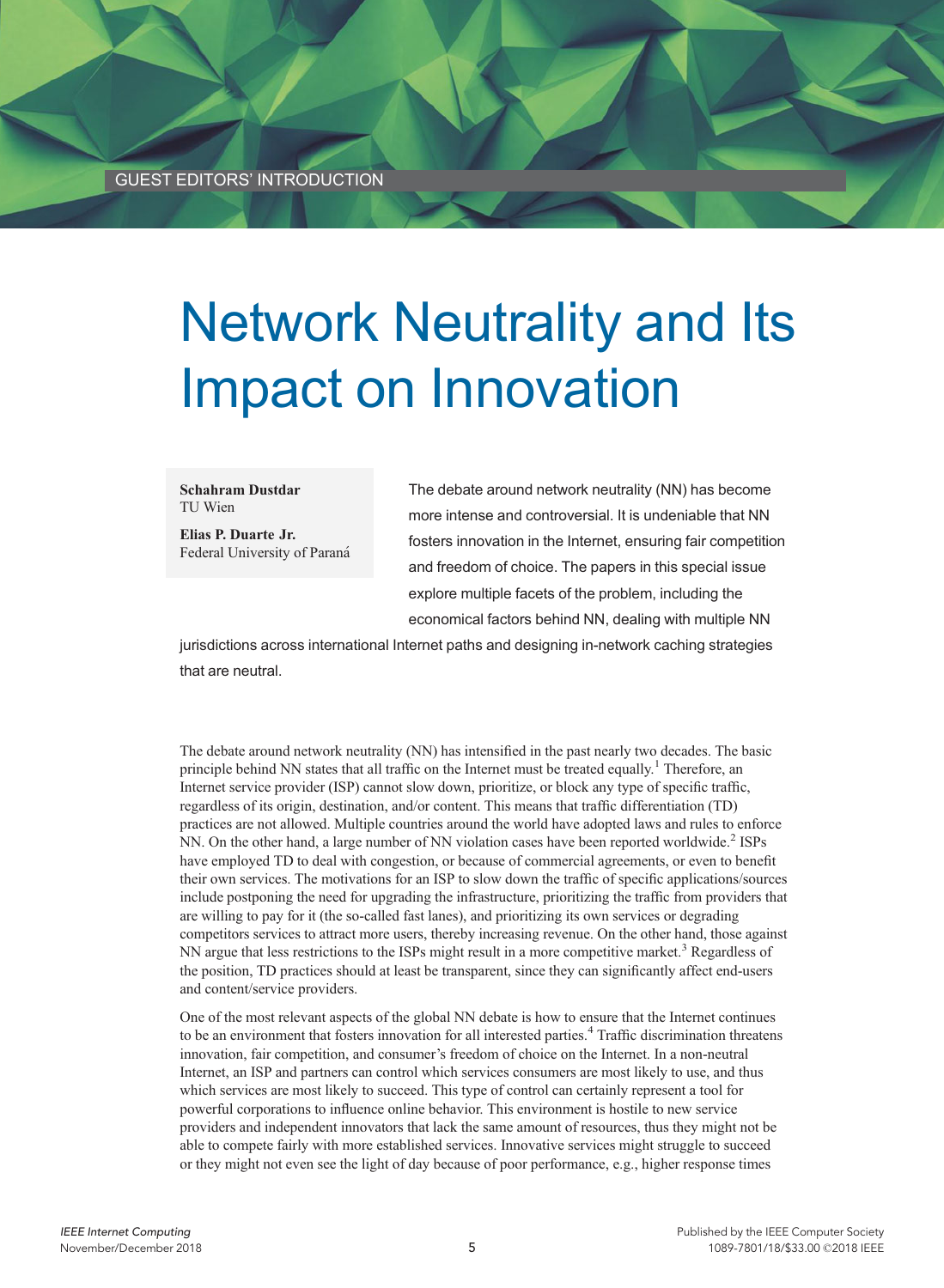caused by their traffic being discriminated. Thus, NN is essential for ensuring a level playing field for the development of new applications and services on the Internet. Cloud services, over-the-top services, and Internet of Things devices and software are examples of applications and services that need NN to adequately flourish in the future.

### IN THIS ISSUE

The papers in this special issue examine three different facets of NN: the economical factors behind NN, dealing with multiple NN jurisdictions across international Internet paths, and designing innetwork caching strategies that are neutral.

In the first paper "Network Neutrality is About Money, Not Packets" the author argues that the most common NN definition, the "principle by which all traffic on the Internet must be treated equally" is misleading and does not address key economic, engineering, and policy concerns. The fact that NN is often seen as a technical problem is challenged, as disputes about details of traffic management have never arisen on purely technical grounds: the conflict is about economic incentives. These economic incentives include for instance the reduction of competition for vertically integrated services offered by ISPs; charging backbone operators and CDNs for network access and privileges. However, there are only a few practical ways to charge for intra-network QoS guarantees, each with their own competitive and neutrality challenges. These include ISP-provided applications negotiated with third parties. Concerns about economic discrimination, particularly if the ISP offers competing services, certainly need to be monitored for anticompetitive behavior.

The second paper "To be Neutral or Not Neutral? The In-Network Caching Dilemma" describes the Internet as a complex service-delivery chain where ISPs own and manage the infrastructures that content providers (CPs) exploit to offer services to their end-users. Network caching is the process by which ISPs store in their networks the most popular contents to reduce traffic. By using this strategy, contents are retrieved from closer servers and users experience a superior QoS. However, by its very nature and issues such as the selection of what is cached, in-network caching intrinsically raises discriminatory concerns. The authors discuss this issue taking into account the wide use of encryption, which hinders caching. Cooperative alliances among ISPs and CPs should be carefully assessed so that they are compliant to NN principles. The authors advocate the specification of open protocols that enable NN-compliant caching schemes and nondiscriminatory cooperations.

Finally, the third paper "Considering Jurisdiction When Assessing Network Neutrality" examines the impact on NN regulations on international Internet paths that cross multiple countries. The problem is that different countries have different laws and rules that define the NN principles adopted, and specify which situations correspond to NN violations. A normative is defined by legislators and regulatory agencies whose acts are limited to their jurisdiction, i.e., the borders of a country. NN violations can happen anywhere in the path between two communication endpoints on the Internet. The authors argue that NN monitoring must explicitly consider where violations occur. They discuss the architecture of a system that is built on existing TD monitoring tools adding the capability of determining exactly where, along an Internet path, TD is happening.

We would like to thank all authors for their submissions, reviewers for their expert work, and AEiC George Pallis for his support during the whole process. We hope the Special Issue will contribute to the debate around NN, and that the Internet will remain an environment that fosters innovation, competition and freedom of choice.

#### **REFERENCES**

- 1. B. van Schewick and D. Farber, "Point/counterpoint: Network neutrality nuances," Commun. ACM, vol. 22, no. 60, pp. 31–37, Feb. 2009.
- 2. T. Garrett, L. Setenareski, L. Peres, L. Bona, and E. P. Duarte Jr., "Monitoring network neutrality: A survey on traffic differentiation detection," IEEE Commun. Surveys Tuts., vol. 20, no. 3, pp. 2486–2517, Jul.–Sep. 2018.
- 3. A. Joch, "Debating net neutrality," Commun. ACM, vol. 52, no. 10, pp. 14–15, Oct. 2009.
- 4. D. J. Weitzner, "Net neutrality... seriously this time," IEEE Internet Comput., vol. 12, no. 3, pp. 86–89, May 2008.